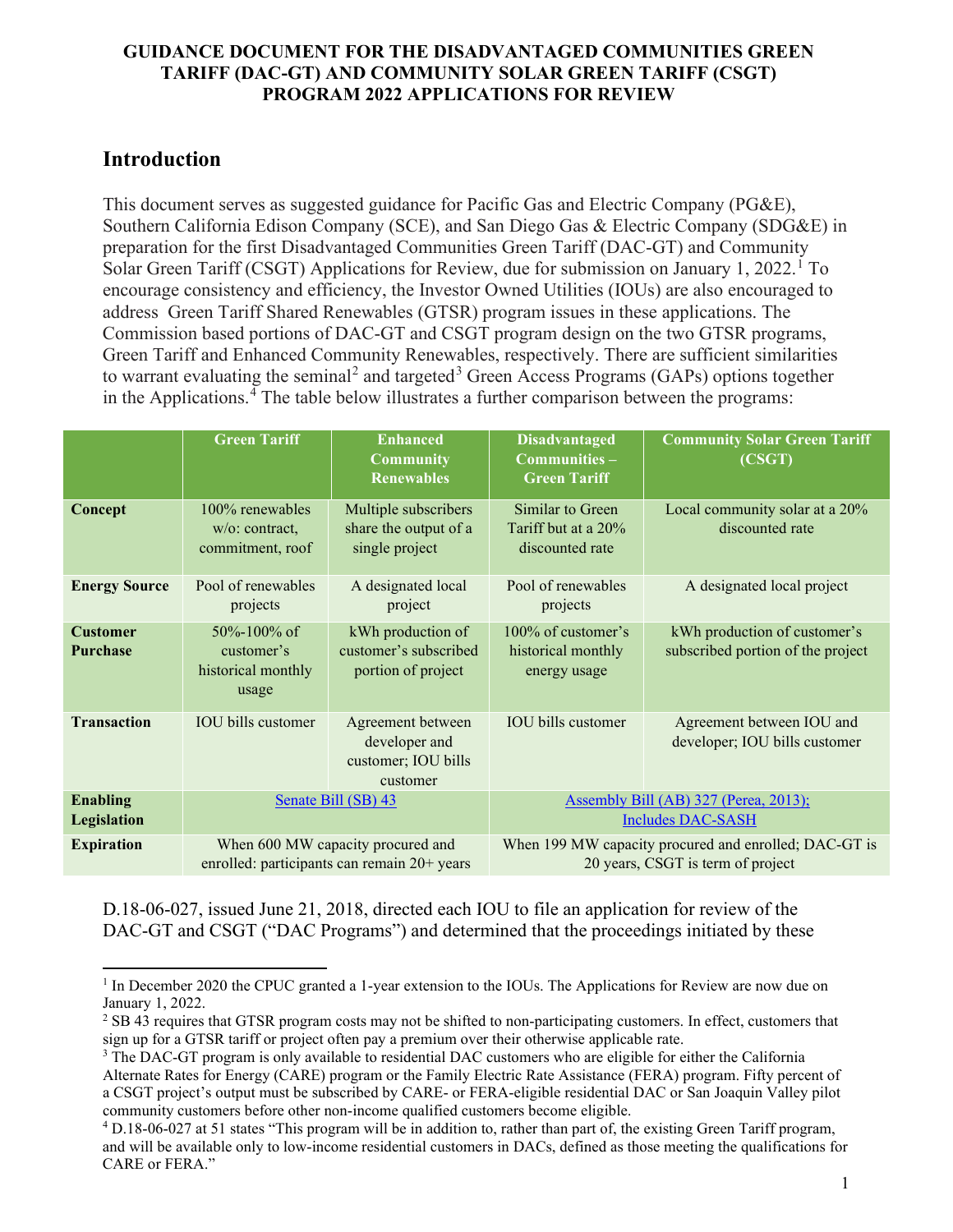applications would include a review of both programs' costs and benefits, and may result in revisions to the tariffs, if appropriate.<sup>[5](#page-1-0)</sup> D.18-06-027 also established that community choice aggregators (CCAs) may develop and implement their own DAC Program tariffs consistent with the requirements of the decision.<sup>[6](#page-1-1)</sup>

Resolution E-4999, issued May 30, 2019, detailed additional requirements for the IOUs' applications for review. Resolution E-4999 reserved capacity to 14 existing CCAs in PG&E's and SCE's service territories by decreasing each IOU's program capacity caps.<sup>7</sup> In order to claim this reserved capacity, each of the 14 CCAs were required to submit a Tier 3 advice letter (AL) requesting to implement either of the programs by January 1, 2021.

Resolution E-4999 identified several items the Commission may review as part of each IOU's application for review of their DAC-GT and CSGT programs:

- To address whether and how to allocate any unused capacity to IOUs or participating CCAs, if reserved CCA capacity remains unutilized after January 1, 2021 (now January  $1, 2022$ ).<sup>[7](#page-1-2)</sup>
- To address any situation(s) in which a CCA expands, or a new CCA launches, in an area where a CSGT project exists or is in development.<sup>[8](#page-1-3)</sup>
- To review the DAC Program cost containment thresholds based on relevant cost data which should be available for initial DAC-GT and CSGT project bids. $9$

The guidelines outlined below allow the IOUs to present an assessment of the program performance in the targeted market sector and then propose goals, budgets, design, and delivery such that the programs align delivery of services with the anticipated remaining opportunity. The IOUs should also consider incorporating any relevant data and draft findings of the DAC Program 2021 Independent Evaluation into these Applications, as warranted.

The Commission expects the IOUs to procure against their existing capacity allocations and begin enrolling customers as set in D.18-06-027 and subsequent Decisions and Resolutions through 2022. Should the IOUs identify barriers or program limitations, the IOUs should propose alternative program modifications, in compliance with Commission budget requirements<sup>7</sup> and each IOU should provide the estimated annual overall cost of the DAC Programs based on full customer enrollment through the end of each program.<sup>11</sup>

# **Modifications to the Seminal Green GTSR Program**

Applications may also address pertinent issues raised in the GTSR Extension filings, Petitions for Modification, and Annual Forums. Including GTSR in these applications provides an opportunity to better align these Green Access Programs (GAPs), allow for coordinated program review and address shared program design challenges. Any potential changes should be consistent with SB 43, or clearly indicate which changes would be necessary.

<span id="page-1-0"></span><sup>5</sup> D.18-06-027 at 54 and 88.

<span id="page-1-1"></span><sup>6</sup> D.18-06-027 at 54 and 88.

<span id="page-1-2"></span><sup>7</sup> *Id* at 46.

<span id="page-1-3"></span><sup>8</sup> *Id* at 17-18.

<span id="page-1-4"></span><sup>9</sup> *Id* at 36 and D.18-06-027 at OP 16.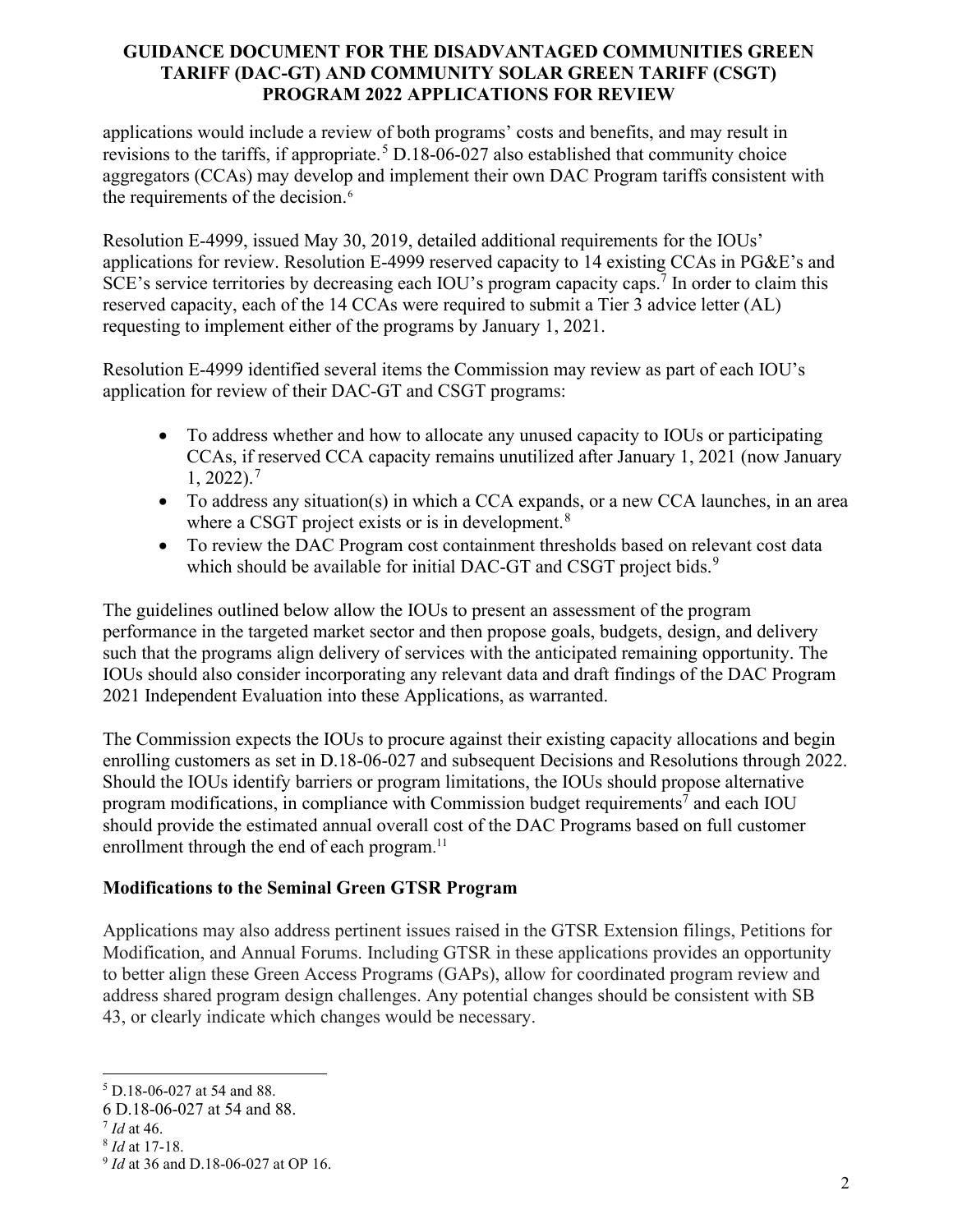DAC-GT is modeled after the Green Tariff portion of the Green Tariff/Shared Renewables Programs adopted in D.15-01-051, while the CS-GT program is structured after the Enhanced Community Renewables (ECR) portion of the GTSR program.<sup>10</sup> Though the GTSR program was originally scheduled to sunset on January 1,  $2019$ ,<sup>[11](#page-2-1)</sup> the Commission ultimately issued Resolution E-5028 on September 30, 2019, which extended the GTSR program indefinitely until the 600 MW cap was reached. That Resolution found that while they had merit, modifications proposed in comments would result in a "different structure or materially different capacity" to the program. Thus, these were found to be beyond the scope of the Advice Letter process and would require a more formal review, as initiated in a Petition for Modification or Application.

Energy Division respectfully requests that the IOUs follow the guidelines as closely as possible to allow for an efficient application review and analysis. Should any proposed changes materially differ from the program design as outlined in D.18-06-027, D.18-10-007, D.20-07-008 and Resolutions E-4999, E-5102, E-5214, and E-5130 or [Decisions D.15-01-051,](http://docs.cpuc.ca.gov/PublishedDocs/Published/G000/M146/K250/146250314.PDF) [D.16-05-006,](http://docs.cpuc.ca.gov/SearchRes.aspx?DocFormat=ALL&DocID=162142830) [D.17-](http://docs.cpuc.ca.gov/PublishedDocs/Published/G000/M192/K080/192080006.docx) [07-007](http://docs.cpuc.ca.gov/PublishedDocs/Published/G000/M192/K080/192080006.docx) and [Resolutions 4734-E](https://www.cpuc.ca.gov/docs.cpuc.ca.gov/PublishedDocs/Published/G000/M154/K638/154638989.PDF) and [E-5028,](http://docs.cpuc.ca.gov/SearchRes.aspx?docformat=ALL&DocID=316479825) the application should note where these changes occur. The IOUs may note in their applications the sections of guidance not applicable given their proposed program design and structure. The IOUs may also include further information as needed to describe innovative approaches proposed.

# **Application Outline**

- 1. GAP Program Plans and Budgets (DAC-GT, CSGT, and GTSR)
	- A. Program Context
		- i. History
		- ii. Summary
		- iii. Program Eligibility Guidelines
	- B. Proposal Summary
	- C. Program Goals, Budgets, and Capacity
		- i. Additional Capacity
		- ii. CCA Expansion
		- iii. PCIA
		- iv. Activities and Participation Goals
	- D. Program Design & Implementation
		- i. Branding
		- ii. Access
		- iii. Community Interest
		- iv. GHG Reduction Communications
		- v. Additional Technologies
		- vi. Project Size
		- vii. Legislative Action
		- viii. Enrollment, Recertification, and Outreach
		- ix. Other New and Proposed Strategies
	- E. Program Administration & Oversight
		- i. Reporting and Metrics

<span id="page-2-0"></span> $10$  D.18-06-027 at 3.

<span id="page-2-1"></span> $1$  SB 840 repealed Section 2834, removing the GTSR sunset date.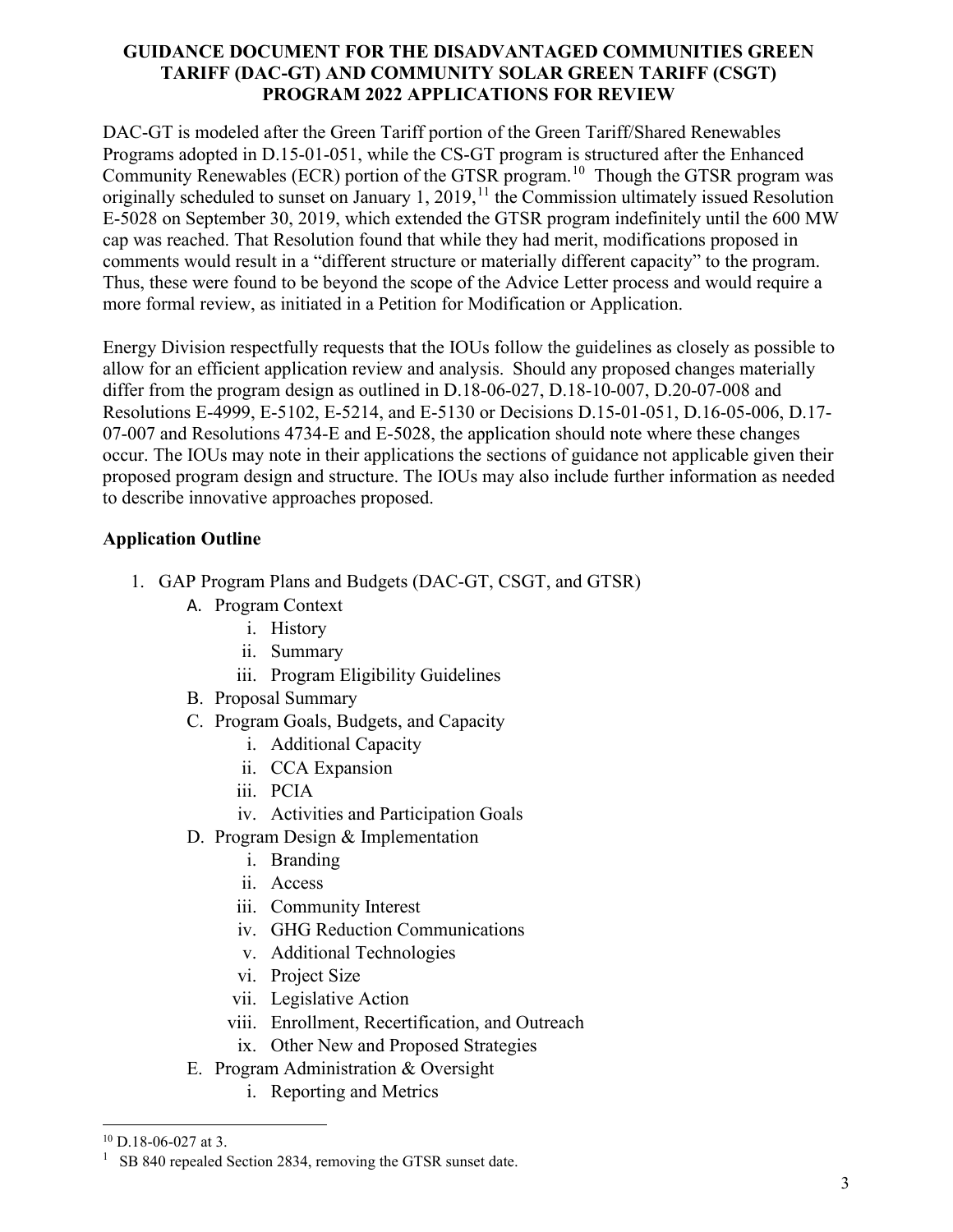- ii. New Program Administrators
- F. Revenue Requirement and Rate Impacts
- G. Schedule
- 2. Conclusion

### **1. GREEN ACCESS PROGRAM PLANS AND BUDGETS**

### **A. PROGRAM CONTEXT**

In the Program Context and Summary section of the application:

- i. **History:** Provide a brief history of the DAC-GT/CSGT, and GTSR Programs and how they help low-income and other targeted customers, how it is funded and how the program has changed over the years, including any prior guidance given by the Commission;
- ii. **Summary:** Provide a DAC-GT/CSGT and GTSR program summary, including descriptions of (i) the legal framework of each program, and (ii) eligible population;
- iii. **Program Eligibility Guidelines**: Provide a summary of the program eligibility guidelines, including income, categorical eligibility qualifications, self-certifications, and the enrollment process. Identity any proposed changes from the current framework.

## **B. PROPOSAL SUMMARY FOR PROGRAM YEARS 2022 AND BEYOND:**

- i. Explain plans for future DAC-GT/CSGT and GTSR program budgets.
- ii. Provide an estimate of the number of households or customers projected to be enrolled, along with the overall budget requested to meet this goal for each program year;
- iii. Explain any proposed changes from prior years;
- iv. Based on a review of preliminary 2021 DAC-GT and CSGT Independent Evaluation and GTSR Annual Forums or other filings, which new strategies or best practices are propose retaining or including in this program to increase participation and retain eligible households/customers?

# **C. PROGRAM GOALS, BUDGET, AND CAPACITY FOR PYs 2022 AND BEYOND**

In the Program Goals and Budgets section of the application, please provide a description of the future DAC-GT/CSGT and GTSR program requests, including:

- i. **Additional Capacity**: Address long-term considerations for what happens when the statutory or Commission-adopted MW allocations for each program have been achieved. (600 MW Statewide for GTSR, 200 MW for the DAC Programs).
	- 1. Address alignment issues due to customer-enrollment attrition, or fixed-term obligations such as Title 24 Community Solar Requirements.
	- 2. Long-term, how will the IOUs ensure that there is accurate accounting to ensure the additionality of these 600 MW?
- ii. **CCA Expansion:** For DAC-GT and CSGT, consider whether and how program capacity should be allocated when a participating CCA expands its service area.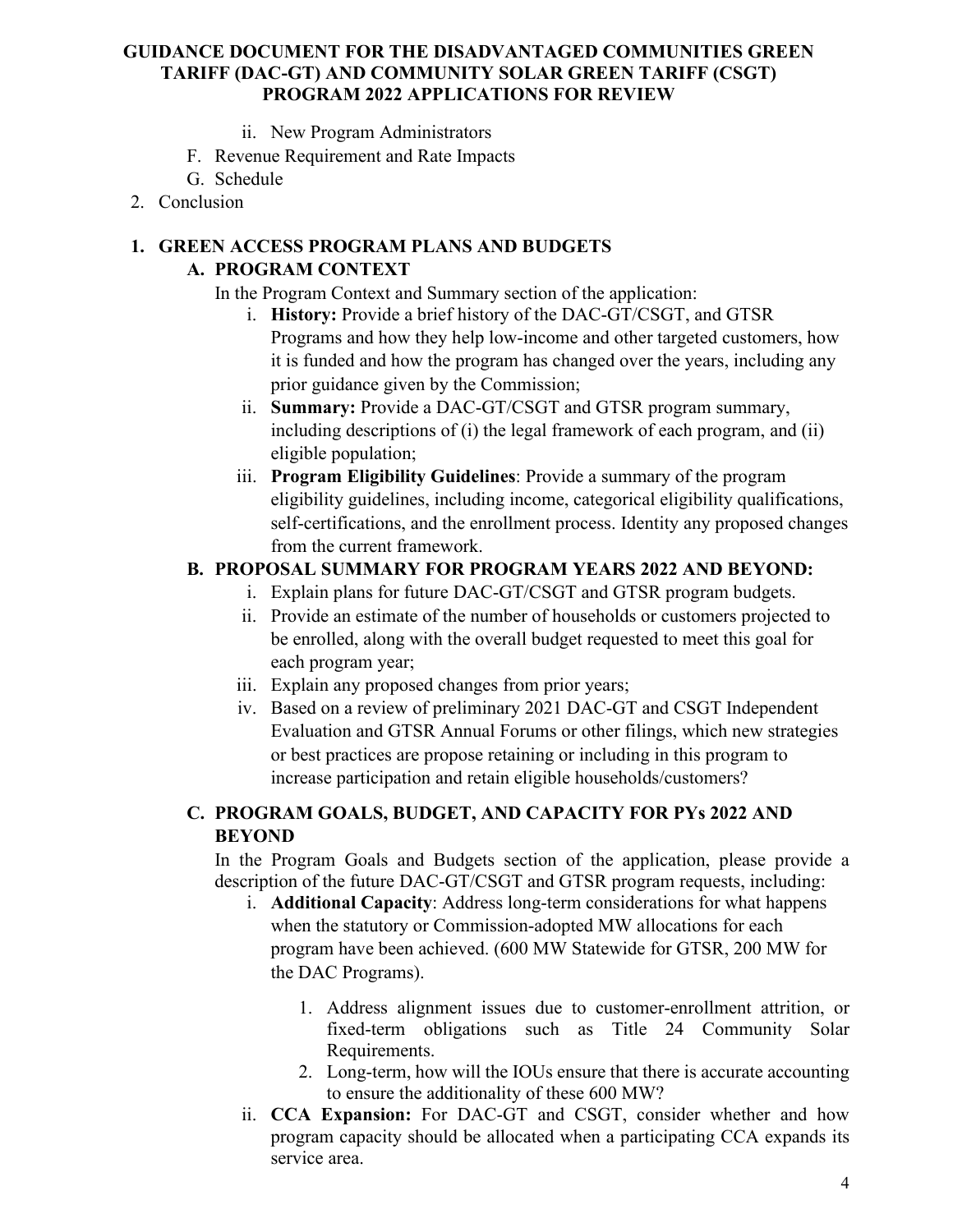- iii. **PCIA:** Consider whether the cost-effectiveness proxy (currently the Power Charge Indifference Adjustment PCIA) might be updated and present options to do so.
- iv. **Activities and Participation Goals:** Provide proposed program activities and program participation goals for each year. Include the number of eligible customers;
	- 1. Provide actual participant data to date, including participant counts and percentage rates for program enrollment. Also provide estimated participation data for the remainder of each program;
	- 2. Discuss potential reasons for any significant variations in enrollment during the current program cycle.
	- 3. Discuss issues, if any, that present challenges toward reaching and maintaining the capacity allocations established by the Commission;
	- 4. Describe existing program elements and strategies that will continue;
	- 5. Describe new program elements and strategies, if any, including budget estimates for new approaches;
	- 6. Specify the total requested budget of the portfolios for each program year, and for the entire budget cycle; and
	- 7. Estimate the total number of households/customers to be enrolled for each year, and for the entire budget program year cycle.

# **D. PROGRAM DESIGN AND IMPLEMENTATION**

- i. **Branding:** Coalescing program branding may reduce Marketing, Education and Outreach (ME&O) costs and limit customer confusion. Currently, the DAC-GT, CSGT, and GTSR programs are marketed to customers under multiple different names in California and that number could expand. How might the programs' branding or ME&O be coordinated or unified to reduce costs and limit customer confusion?
- ii. **Access:** Enhancing program accessibility in underserved communities
	- 1. How might the GAPs consider increasing access to California Indian Country, other tribal lands or additional areas in service territories where current procurement uptake in underserved communities is low or non-existent?
	- 2. What lessons learned from the DAC Programs could be applied to the GTSR program in order to enhance participation and eligibility for the 100 MW DAC reservation [as discussed in  $\S 2833(a)(1)$ ]?
	- 3. How might the 1 MW cap hinder project adoption in Environmental Justice (EJ) communities?
- iii. **Community Interest:** Streamlining or adopting a way of demonstrating community interest and enrolling customers.
- iv. **GHG Reduction Communications:** Consider whether appropriate GHG reduction methodologies or metrics exist to support GHG reduction estimates and communications across programs.
- v. **Additional Technologies:** Consider whether the addition of Storage or other emerging technologies would be feasible.